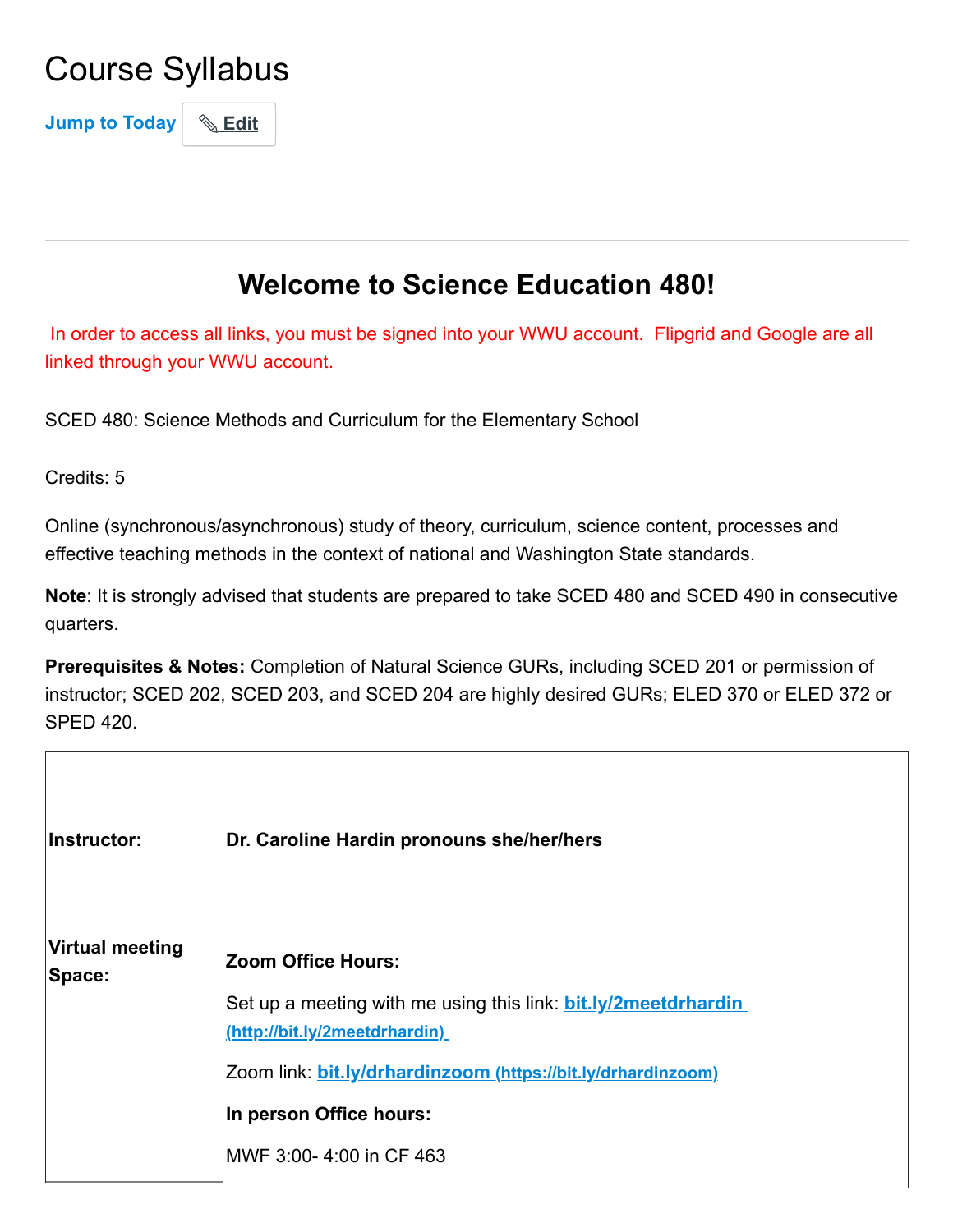|                | <b>Please use Canvas to communicate!</b>                                                                                                                                                       |  |  |  |  |  |
|----------------|------------------------------------------------------------------------------------------------------------------------------------------------------------------------------------------------|--|--|--|--|--|
| Communication: | $\langle$ my email can get really overfull, so using Canvas helps me prioritize your<br>messages. However if you need to email me: caroline.hardin@wwu.edu<br>(mailto:caroline.hardin@wwu.edu) |  |  |  |  |  |

In order to be flexible and responsive to the needs and interests of students and the course, this syllabus and course agenda is subject to change. Changes, if any, will be announced in Canvas Announcements, and assignments will be updated. Students will be held responsible for all changes.

#### **Meeting times/location:**

The course is normally scheduled to meet Tuesday/Thursday/Friday 10:00am-11:50am. We will meet in person in SL 230 However, if the instructor is sick or the pandemic otherwise necessitates it, we may meet some classes on Zoom: when this occurs, it will be announced through canvas.



**Schedule: Here's a snapshot of our schedule**

**[\(https://docs.google.com/document/d/1CT7S4E8wU3NcCa\\_cfjh2UaHDVx0k3i5NkzbT6Zu6-qM/edit?](https://docs.google.com/document/d/1CT7S4E8wU3NcCa_cfjh2UaHDVx0k3i5NkzbT6Zu6-qM/edit?usp=sharing) usp=sharing) .**

## **COVID Safety Information:**

Western Washington University will continue the current indoor mask requirement through the first two weeks of the spring term.

Masks will become optional for all individuals inside WWU facilities on the Bellingham campus effective April 11. However as the instructor has a vulnerable family member, the wearing of masks while in class is greatly appreciated.

- Free COVID testing for students will remain available at the College Hall testing facility on campus. The first two weeks of the quarter will inform testing decisions for the remainder of the quarter, and we will communicate any changes.
- If you test positive for COVID on a home test or through an off-campus testing facility not associated with the university, please notify Western. Students can log into your MyWesternHealth patient portal and send a secure message with your positive test result attached. Employees can send an email to HR.COVID.Assistance@wwu.edu.

**Illness including COVID:** Some students, even among the vaccinated student population, will test positive for COVID during Spring Quarter and miss class as a result. I will set up a zoom session which students who are ill or are awaiting test results can attend. To get the zoom link, send me a message before class noting your circumstances. On a case by case basis, I will provide additional learning materials for ill/quarantining students. If the illness develops further a more-lengthy absence may be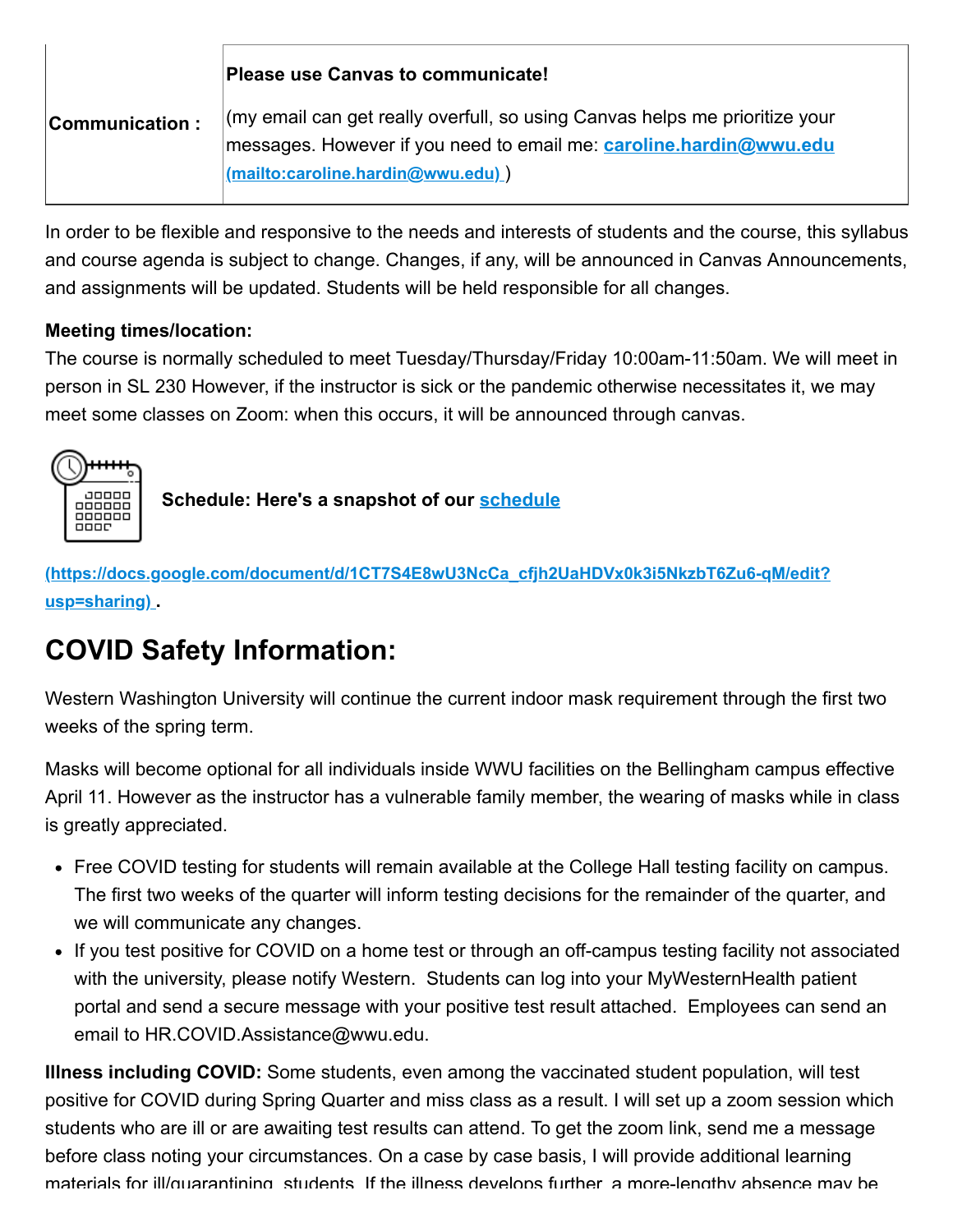materials for illimities in the illness develops further, a more lengthy absence

[necessary and students should contact the Office of Student:](https://wp.wwu.edu/officeofstudentlife/) **https://wp.wwu.edu/officeofstudentlife/ (https://wp.wwu.edu/officeofstudentlife/)** .

## **Grading Scheme:**

| Grade         | ΙA+ | Α       | IA-       | IB+ | B   | B-       | ∣C+      | שו                | יי<br>v- | D+   |     | D-   | F/Z  |
|---------------|-----|---------|-----------|-----|-----|----------|----------|-------------------|----------|------|-----|------|------|
| 4-point       | 4.0 | $3.9\,$ | ⇁<br>l3.7 | 3.3 | 13  | –<br>2.7 | 2.3<br>◠ | IС<br>ட           | –<br>.   | '1.ა |     | 10.7 | 10   |
| 10-point      | 10  | 9.6     | 9.3       | 8.9 | 8.6 | 8.3      | 17<br>.9 | 7<br>$^{\circ}.6$ | 7.3      | 6.9  | 6.6 | 6.3  | 6.3> |
| $ 100$ -point | 100 | 96      | 93        | 89  | 86  | 83       | 79       | 76                | ר7<br>J  | 69   | 66  | 63   | 63   |

Assignments will be graded, and course grades determined as follows:

*Note:* A grade of C- or lower in this course will require you to re-take SCED 480. In addition, you will be asked to meet with your academic advisor for support and to develop an improvement plan.

#### **Course Goals & Objectives:**

In this course, prospective teachers (you!) will:

- 1. Examine your beliefs in relation to a vision of effective science teaching and learning
	- $\circ$  Preservice teachers will analyze how their experiences as a learner have shaped their definition of, attitudes toward, and interest in science
	- o Preservice teachers will critically examine their conception of 'effective' science teaching and learning, informed by their experiences as both a learner and teacher of science
- 2. Deepen your subject matter knowledge for teaching science
	- Preservice teachers will critically examine classroom interactions for evidence of student engagement in the practices of science (ie, 'doing science')
	- Preservice teachers will describe elements of the Nature Of Science (NOS), and explain its importance to science instruction
	- Preservice teachers will be able to articulate what students should learn in elementary science, identify big ideas or concepts, and build coherent conceptual storylines
- 3. Develop an understanding of learners, learning, and issues of diversity and equity in science
	- Preservice teachers will unpack the implicit messages experienced in the educational setting that convey *who* can be a scientist and *how* science is learned
	- Preservice teachers will utilize developmentally appropriate and productive approaches to meet the diverse needs, interests, and abilities of students and create inclusive and equitable science classrooms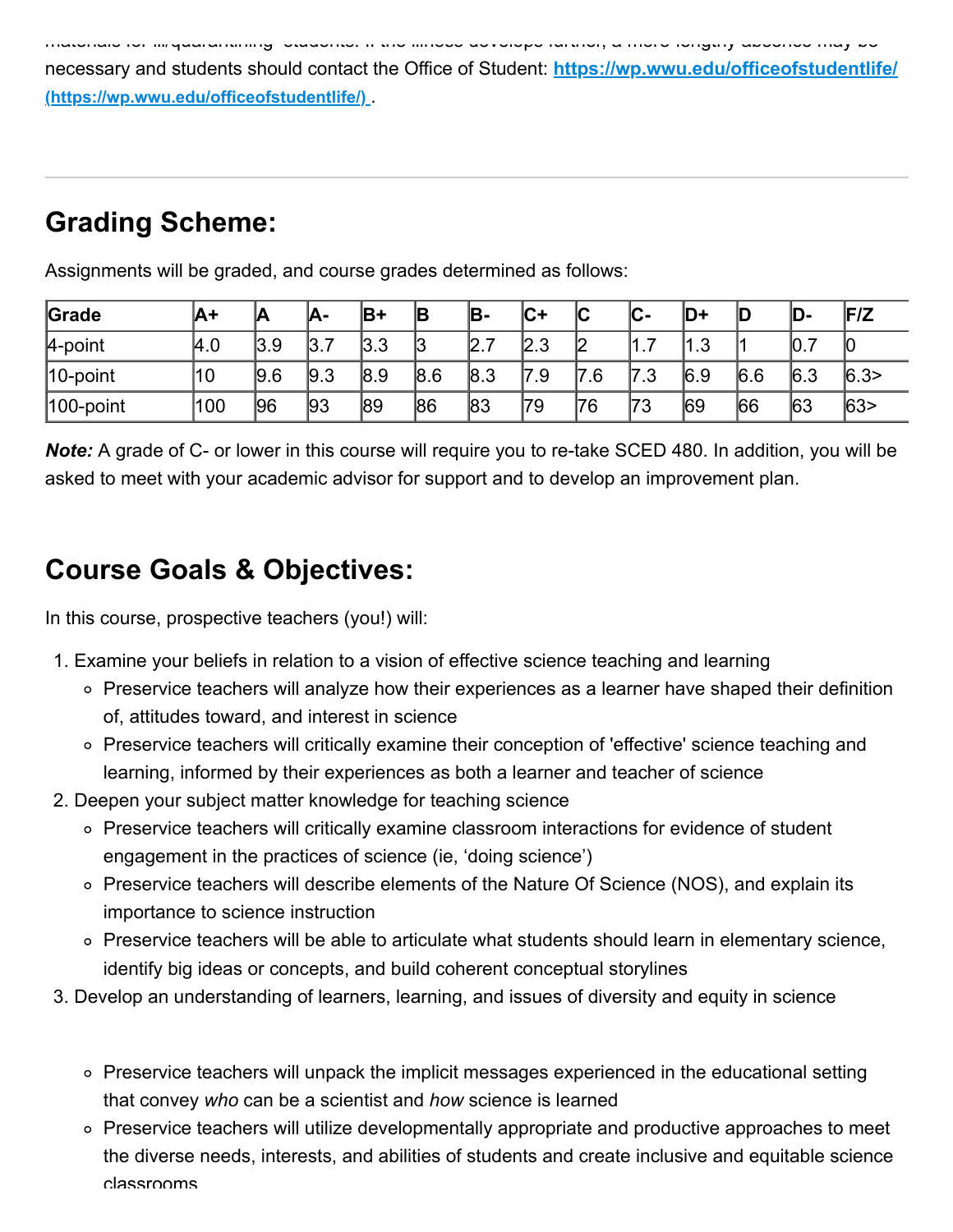vidooi oomso

- Preservice teachers will understand the role of place and importance of cultural relevance in science education
- 4. Develop a beginning repertoire of strategies for science instruction and assessment
	- o Preservice teachers will design lessons aligned to the Next Generation Science Standards that reflect principles of effective science teaching and learning
	- Preservice teachers demonstrate appropriate design of assessment for formative and summative purposes
- 5. Develop the tools and dispositions to study and learn from teaching
	- Preservice teachers will utilize feedback (from peers/instructors /cooperating teachers) to improve their teaching
	- Preservice teachers will apply different lenses (e.g., instructional frameworks, research) to analyze and learn from their science teaching and learning experiences

## **Assignments:**

Major assignments are intended to help you meet specific objectives that align with the course goals listed above. Each assignment will be explained in detail with a rationale and evaluation criteria. Weighting of individual assignments towards the final course grade are indicated.

- Foundational work (50%)
	- Science Autobiography
	- Lesson plan pre and post
	- Analyze model lesson
	- Personal Inquiry/Wonder assignment
- Learning Journal: Module work (30%)
	- Weekly readings
	- Reflections and writing activities in Learning Journal
- Attendance/Participation and Professionalism (20%)
	- Attendance & participation
	- Professionalism
	- Evidence-based self-reflection final project

# **Course Organization and Requirements:**

- **You must complete 60% of each weekly Module to pass the course**. Incomplete modules may result in the need for an incomplete (K) grade to be assigned. To receive a K grade, a student must print an **incomplete (K) grade contract. [\(https://registrar.wwu.edu/student-services/records-and](https://registrar.wwu.edu/student-services/records-and-grading)grading)**
- You will keep your **Learning Journal** in OneNote and will receive feedback right into your journal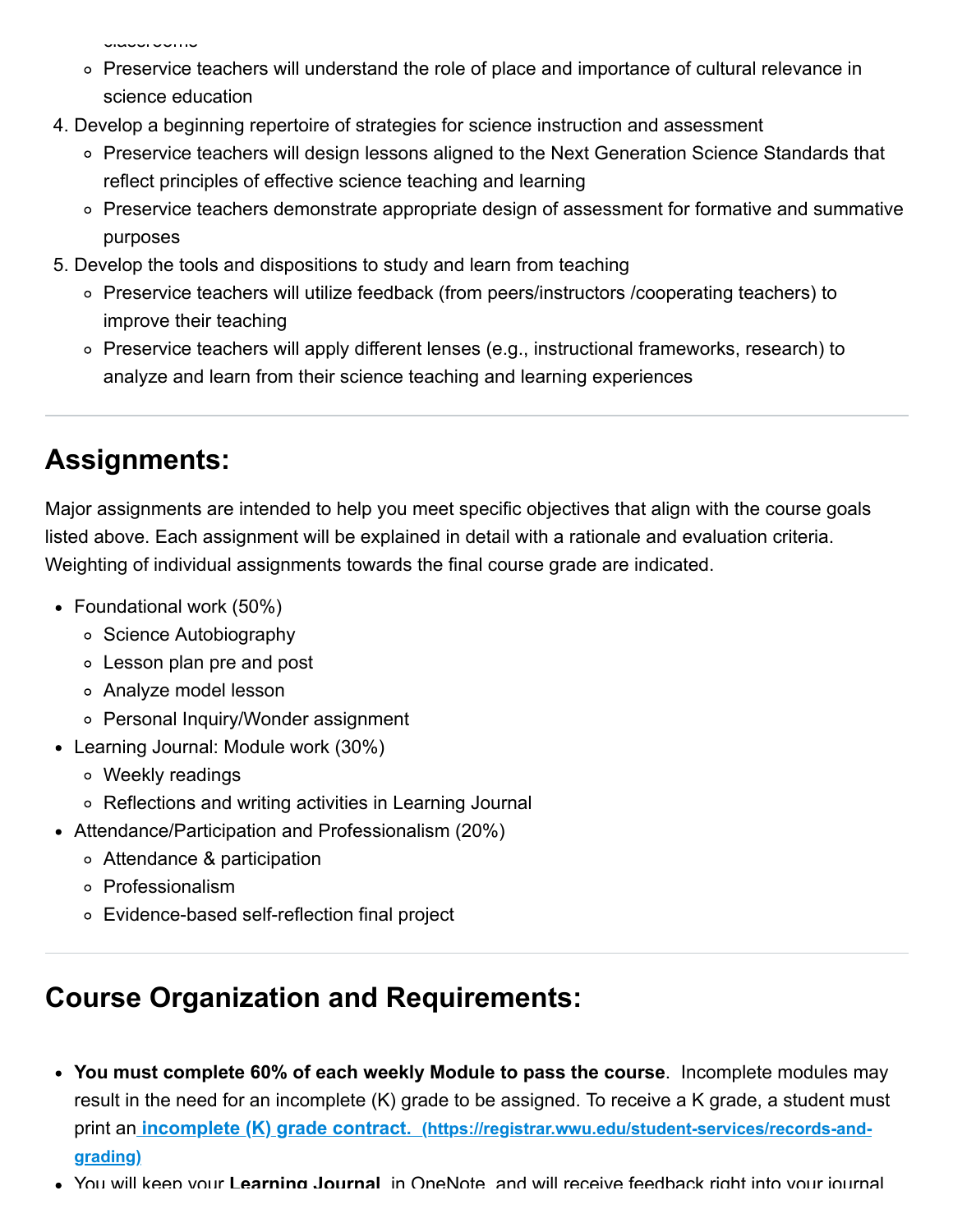- You will keep your **Learning Journal** in OneNote, and will receive feedback right into your journal.
- **Attendance/participation**: Unless previously excused, your attendance is mandatory during our synchronous meetings. If you need to miss a meeting for any reason (illness/personal/tech/connectivity issues), please let me know ASAP via Canvas message.
- **Late Work:** due to current circumstances, late work will be accepted but will affect your Participation & Professionalism grade, unless you have made arrangements with me before the deadline. Please try to stay on schedule with due dates as we'll be using the assigned material in our in-person section. Showing up unprepared means you will loose a valuable opportunity to develop essential knowledge for your future career as a teacher, and deprives your classmates of your valuable insights into the material.
- **Written assignments** must model appropriate grammar, spelling, usage and punctuation. All written work which is submitted as a separate file (i.e., not in OneNote) is to be word-processed (doublespaced, 12 point font) unless otherwise specified. Proofread your papers as you would if you were developing a handout for students or parents. The instructor reserves the right to return work for correction prior to grading if there are multiple mistakes in grammar, spelling, and or punctuation.
- **Netiquette Statement**: Please read about netiquette on this **website [\(http://www.albion.com/netiquette/corerules.html\)](http://www.albion.com/netiquette/corerules.html) [\(http://www.albion.com/netiquette/corerules.html\)](http://www.albion.com/netiquette/corerules.html) [\(http://www.albion.com/netiquette/corerules.html\)](http://www.albion.com/netiquette/corerules.html)** We will abide by these netiquette rules outlined on this website.
	- In addition to this netiquette statement, we will come up with virtual classroom norms during out first synchronous meeting.

#### **Texts and required materials:**

Readings and supplemental materials will be provided in this Canvas site or made available via the web or Western Libraries.

[Internet access for various resources and platforms, not limited to:](https://zoom.us/home?zcid=2478) **Zoom (https://zoom.us/home? zcid=2478)** , **Flipgrid [\(https://info.flipgrid.com/\)](https://info.flipgrid.com/)** , Canvas, **Office 365 OneNote [\(https://www.office.com/launch/onenote?auth=2\)](https://www.office.com/launch/onenote?auth=2)** , **G-Suite Apps. (https://gsuite.google.com/?** utm\_source=google&utm\_medium=cpc&utm\_campaign=na-US-all-en-dr-bkws-all-all-trial-e-dr-**1008072&utm\_content=text-ad-none-any-DEV\_c-CRE\_331696211006- [ADGP\\_Hybrid%20%7C%20AW%20SEM%20%7C%20BKWS%20~%20EXA%20%2F%2F%20GSuite%20%5B](https://gsuite.google.com/?utm_source=google&utm_medium=cpc&utm_campaign=na-US-all-en-dr-bkws-all-all-trial-e-dr-1008072&utm_content=text-ad-none-any-DEV_c-CRE_331696211006-ADGP_Hybrid%20%7C%20AW%20SEM%20%7C%20BKWS%20~%20EXA%20%2F%2F%20GSuite%20%5B1:1%5D%20GSuite-KWID_43700015362134797-kwd-74870110717&utm_term=KW_gsuite-ST_gsuite&gclid=Cj0KCQjwyPbzBRDsARIsAFh15JZcNFuzHyeD6SpoVAhnqO6Vlsc1S_A-F4EInRbcDInGFv6f5Hh9YkUaAt8xEALw_wcB&gclsrc=aw.ds) KWID\_43700015362134797-kwd-74870110717&utm\_term=KW\_gsuite-ST\_gsuite&gclid=Cj0KCQjwyPbzBRDsARIsAFh15JZcNFuzHyeD6SpoVAhnqO6Vlsc1S\_A-F4EInRbcDInGFv6f5Hh9YkUaAt8xEALw\_wcB&gclsrc=aw.ds)**

## **Syllabus Policies:**

This course will adhere to Western's **Syllabi Policies [\(https://syllabi.wwu.edu/\)](https://syllabi.wwu.edu/)** for Academic Honesty, Accommodations, Ethical Conduct with WWU Network and Computing Resources, Equal Opportunity, Student Conduct Code and Medical Excuse Policy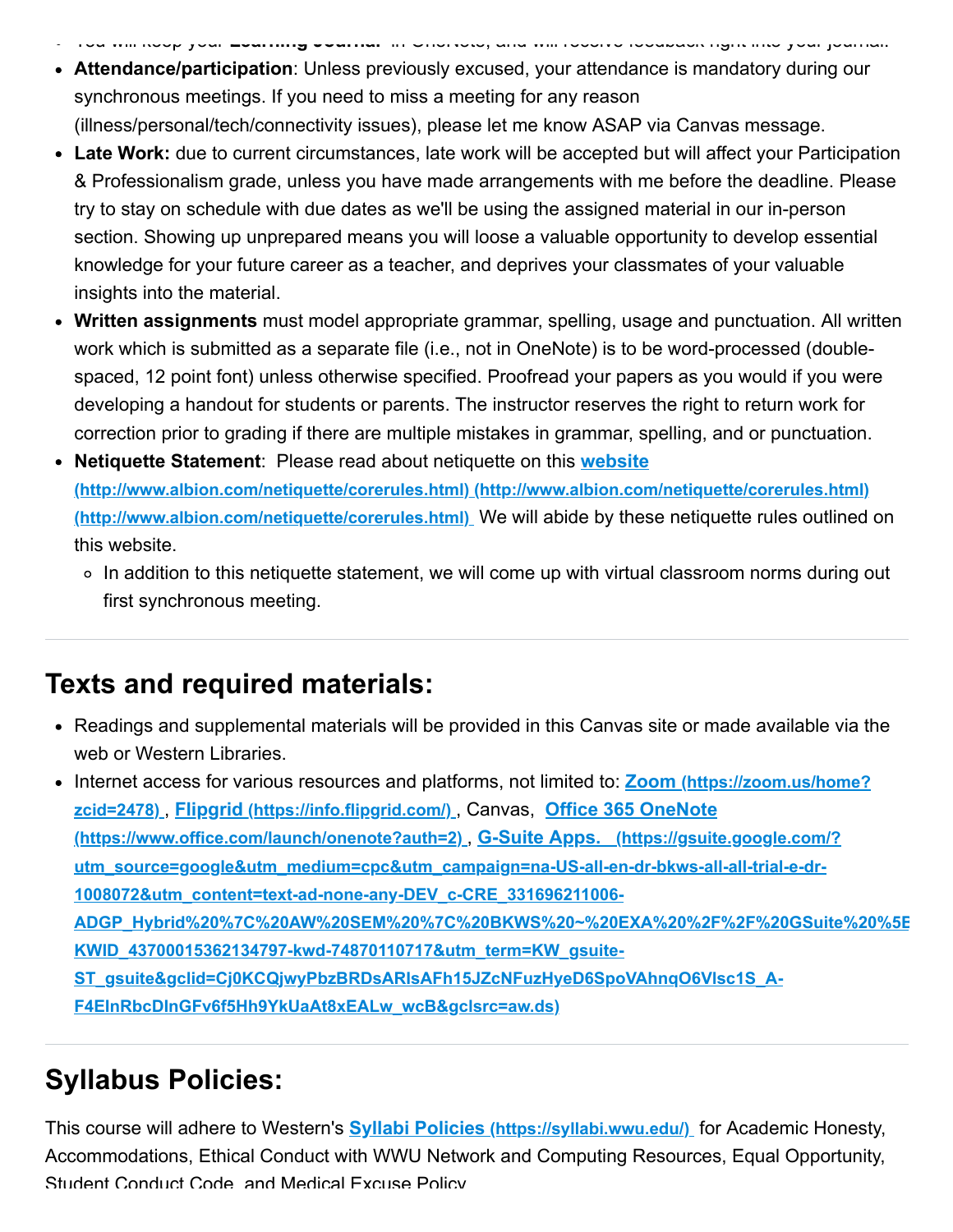Third-Party Software and FERPA: During this course you might have the opportunity to use public online services and/or software applications sometimes called third-party software such as a blog or wiki. While some of these are required assignments, you need not make any personally identifying information available on a public site. Do not post or provide any private information about yourself or your classmates. Where appropriate you may use a pseudonym or nickname (ensuring the facilitators know how to identify you). Some written assignments posted publicly may require personal reflection/comments, but the assignments will not require you to disclose any personally identifiable/sensitive information. If you have any concerns about this, please contact your instructor. See **FERPA Toolkit [\(https://www.wwu.edu/teachinghandbook/resources\\_support/ferpa\\_toolkit.shtml\)](https://www.wwu.edu/teachinghandbook/resources_support/ferpa_toolkit.shtml)** .

#### **Student Services:**

Western encourages students to seek assistance and support at the onset of an illness, difficulty, or crisis. As your instructor, I can be a first point of contact to help you find the campus-based resources you may need. Here are some of the resources WWU offers students:

- In the case of a **medical concern or question**, please contact the Health Center (360) 650-3400 or visit its website: **<https://studenthealth.wwu.edu/>(https://studenthealth.wwu.edu/)**
- In the case of an **emotional or psychological concern or question**, please contact the Counseling [Center: \(360\) 650-3400 or visit its website:](http://www.wwu.edu/counseling/) **http://www.wwu.edu/counseling/ (http://www.wwu.edu/counseling/)**
- In the case of a **safety concern**, please contact the University Police: (360) 650-3555 or visit its website: **<http://www.wwu.edu/ps/police/> (http://www.wwu.edu/ps/police/)**
- In the case of a **family or personal crisis or emergency**, please contact the Office of Student Life (360) 650-3706 or its website: **<https://wp.wwu.edu/officeofstudentlife/> (https://wp.wwu.edu/officeofstudentlife/) [\(https://wp.wwu.edu/officeofstudentlife/\)](https://wp.wwu.edu/officeofstudentlife/) [\(https://wp.wwu.edu/officeofstudentlife/\)](https://wp.wwu.edu/officeofstudentlife/)**
- In case of need for **academic support** of assignments/writing papers, please contact The Hacherl Writing Center on the second floor of Haggard Hall : https://library.wwu.edu/rws (Links to an external site.) **[\(https://wp.wwu.edu/officeofstudentlife/\)](https://wp.wwu.edu/officeofstudentlife/)**

| <b>Course Summary:</b> |                                                                                                                      |            |
|------------------------|----------------------------------------------------------------------------------------------------------------------|------------|
| <b>Date</b>            | <b>Details</b>                                                                                                       | <b>Due</b> |
| Mon Apr 4, 2022        | <b>B</b> Science Autobiography<br>due by 11:59pm<br>https://wwu.instructure.com/courses/1506229/assignments/7266792) |            |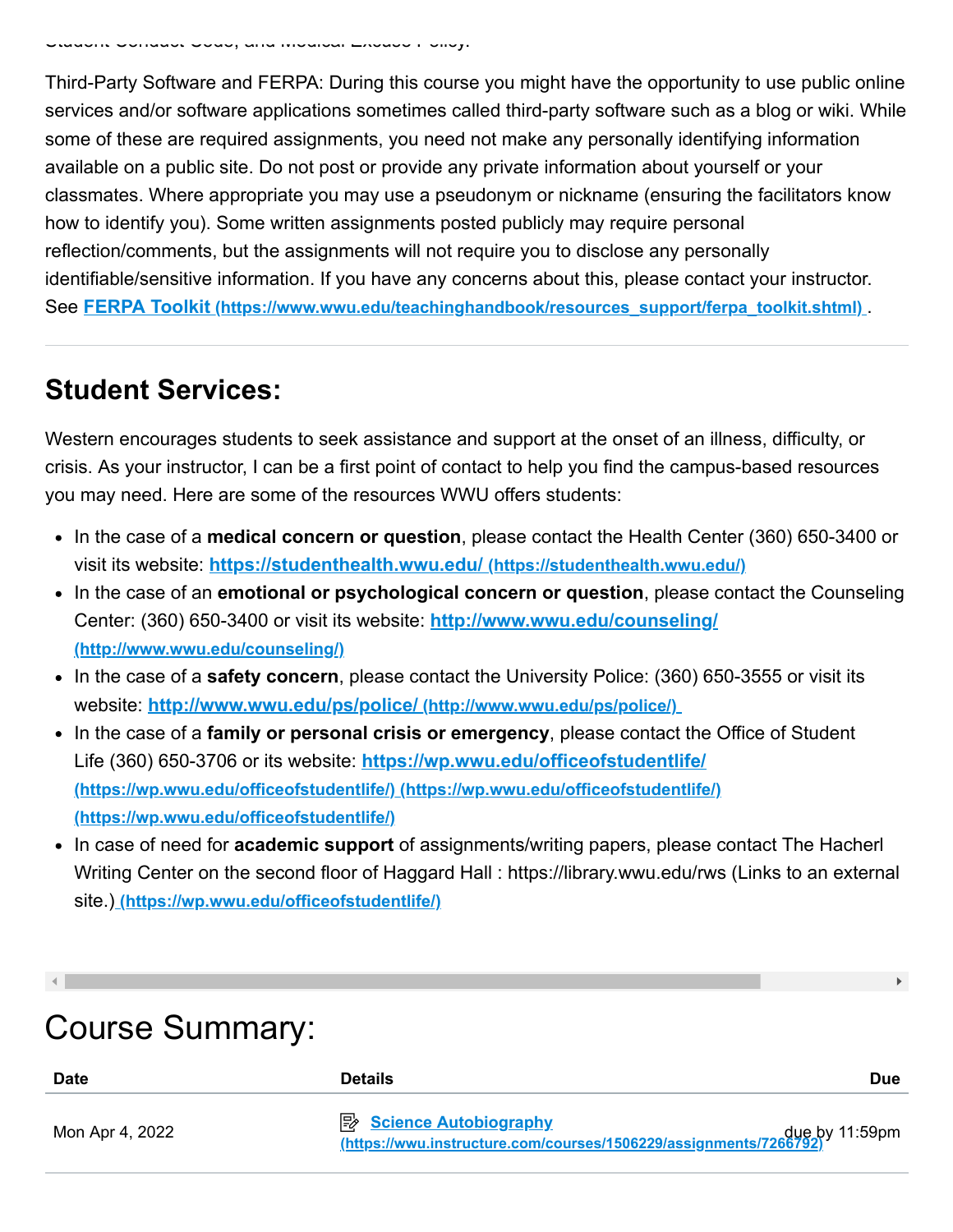| <b>Date</b>      | <b>Details</b>                                                                                                                   | <b>Due</b>     |
|------------------|----------------------------------------------------------------------------------------------------------------------------------|----------------|
| Mon Apr 11, 2022 | <b>B</b> Module 2 Learning Journal<br>(complete in OneNote)<br>(https://wwu.instructure.com/courses/1506229/assignments/7266782) | due by 11:59pm |
| Mon Apr 18, 2022 | <b>B</b> Module 3 Learning Journal<br>(complete in OneNote)<br>(https://wwu.instructure.com/courses/1506229/assignments/7266783) | due by 11:59pm |
| Mon Apr 25, 2022 | <b>B</b> Module 4 Learning Journal<br>(complete in OneNote)<br>(https://wwu.instructure.com/courses/1506229/assignments/7266784) | due by 11:59pm |
| Mon May 2, 2022  | <b>B</b> Module 5 Learning Journal<br>(complete in OneNote)<br>(https://wwu.instructure.com/courses/1506229/assignments/7266785) | due by 11:59pm |
| Fri May 6, 2022  | <b>Personal Inquiry/Wonder part</b><br>暨<br>(https://wwu.instructure.com/courses/1506229/assignments/7275516)                    | due by 11:59pm |
| Mon May 9, 2022  | <b>B</b> Module 6 Learning Journal<br>(complete in OneNote)<br>(https://wwu.instructure.com/courses/1506229/assignments/7266786) | due by 11:59pm |
| Mon May 16, 2022 | <b>B</b> Module 7 Learning Journal<br>(complete in OneNote)<br>(https://wwu.instructure.com/courses/1506229/assignments/7266787) | due by 11:59pm |
| Mon May 23, 2022 | <b>B</b> Module 8 Learning Journal<br>(complete in OneNote)<br>(https://wwu.instructure.com/courses/1506229/assignments/7266789) | due by 11:59pm |
| Fri May 27, 2022 | <b>Personal Inquiry/Wonder part</b><br>暨<br>3<br>(https://wwu.instructure.com/courses/1506229/assignments/7275544)               | due by 11:59pm |
| Tue May 31, 2022 | <b>B</b> Module 9 Learning Journal<br>(complete in OneNote)<br>(https://wwu.instructure.com/courses/1506229/assignments/7266791) | due by 11:59pm |
| Mon Jun 6, 2022  | <b>Module 10 Learning Journal</b><br>(complete in OneNote)<br>(https://wwu.instructure.com/courses/1506229/assignments/7275959)  | due by 11:59pm |